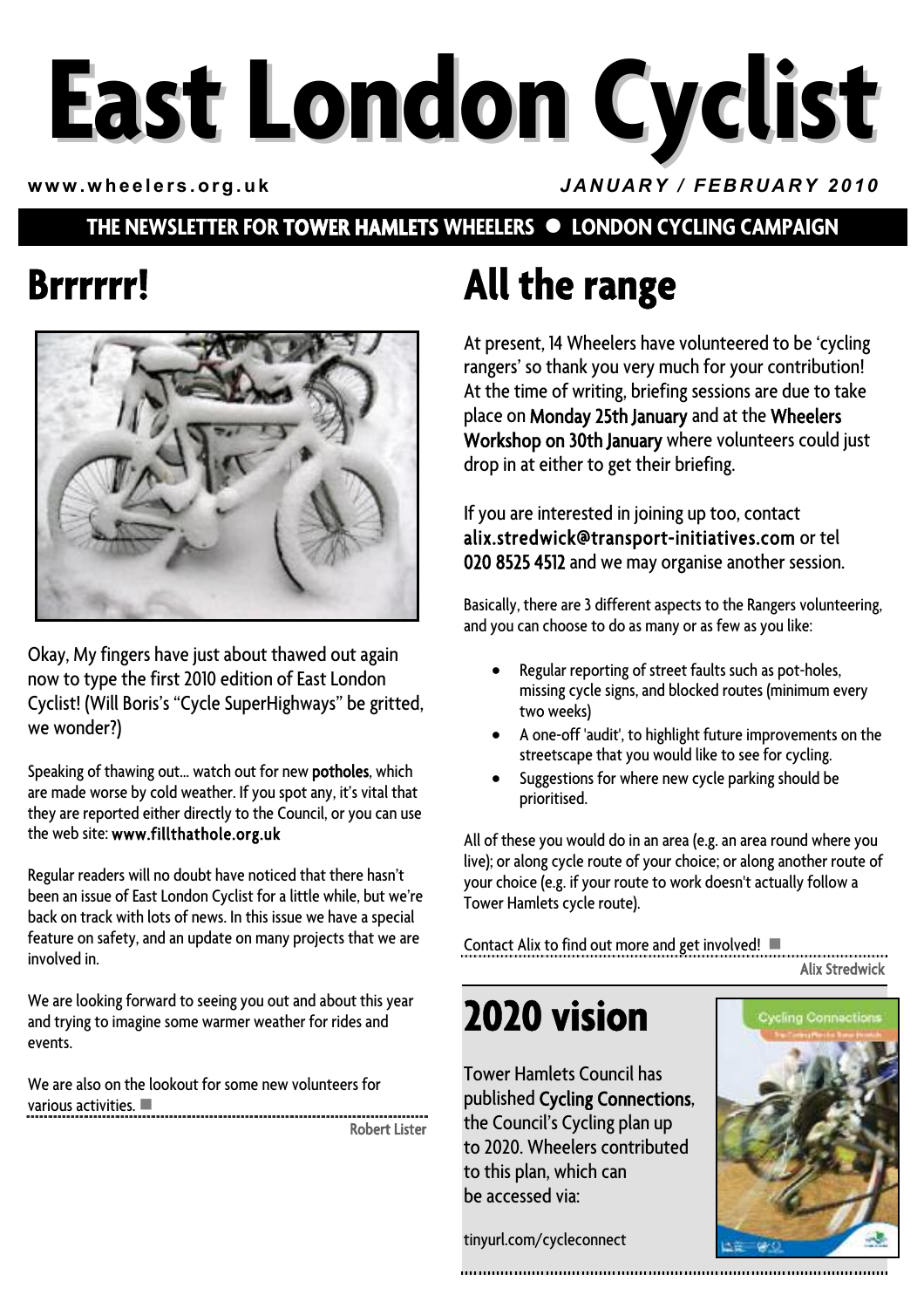# **Young bikers**

The Young Bikers project, supported by a Can Do community grant, has recently been set up by a Wheelers volunteer to provide students of all ages, from 7 – 18, with both printed and digital maps detailing safe cycle routes to schools and colleges in Poplar and the Isle of Dogs.

The maps are intended to reassure inexperienced riders and parents and help promote the uptake of cycling by young people. The routes will enable safe and pleasant journeys to school and will also link into the current cycle route network, encouraging other journeys in the borough.

The maps will also contain useful information such as bike retailers, cycle groups, workshops and cycle training opportunities in the borough, as well as tips on safe cycling.

Work on the project is currently underway and the maps will be made available from March 2010. They will be given out for free at all schools and colleges in the above areas and can also be downloaded from the Young Bikers blog.

Visit the Young Bikers blog at www.youngbikers.blogspot.com for more information and updates.  $\blacksquare$ 

Darren Reynolds

# **Greenwich**

The campaign continues to ensure that suitable provision for crossing the river is made whilst the Greenwich foot tunnel is refurbished. Greenwich Council have yet to confirm what (if anything) they intend to offer, so during the week commencing October 19th, Greenwich LCC organised a petition. Representatives of Greenwich, Southwark and Tower Hamlets LCC collected over 1000 signatures from cyclists and pedestrians, with the vast majority of those approached signing up.

The petition demanded that full closure should be as short as possible and that during full closure an alternative must be provided. If you would like to add your voice to the campaign, please write to:

Councillor Chris Roberts Leader Greenwich Council Town Hall Wellington Street Woolwich London, SE18 6PW  $\blacksquare$ 

# **Healthy start**

You might remember that the Jan/Feb 2009 Wheelers newsletter announced the Healthy Borough funding for a range of projects, including a number of 'active travel' projects. Dr Rachel Bower, together with the public health department of Tower Hamlets NHS and LBTH's transport team, set up a pilot scheme of referring patients to cycle training lessons at BikeWorks plus Saturday group rides. These were for patients at St Stephen's GP practice who were not physically active and who would benefit from gentle bike riding to improve well-being and fitness. The Saturday rides were 'escorted' by a cycle trainer but crucially some kind Wheelers and other volunteers helped out, to create a supportive and fun atmosphere for the patients.

Over 70 patients were referred in this pilot scheme and the group rides attracted about 6 people per session, building up a nice support group. Now the project is being rolled-out to more GP practices in the borough and eventually the aim is for cycle training and rides to be based from other 'hubs' around the borough.

In the meantime, the Saturday rides from BikeWorks were put on hold for a few months over the winter, and now they are starting up again. We aim to get them going for mid-February, i.e. Saturday 13th February.

We need volunteers and it's a lovely way to spend 2-3 hours on a Saturday. You can come along as often as you like - perhaps one Saturday a month or every 6 weeks is a realistic option for volunteers, and all the help is very gratefully received!

Please contact alix.stredwick@transport-initiatives.com mind the spelling!) to get signed up to the online wiki where the ride volunteers fix up what dates each can do, and you can find brief write-ups of previous expeditions!



Photo: Patient Paul and the ride instructor on a sunny Saturday ride in November 2009 on the Cycling for Health on referral scheme.

Transport Inititives are managing the roll-out of the scheme, contact Alix Stredwick, Tel: 020 8525 4512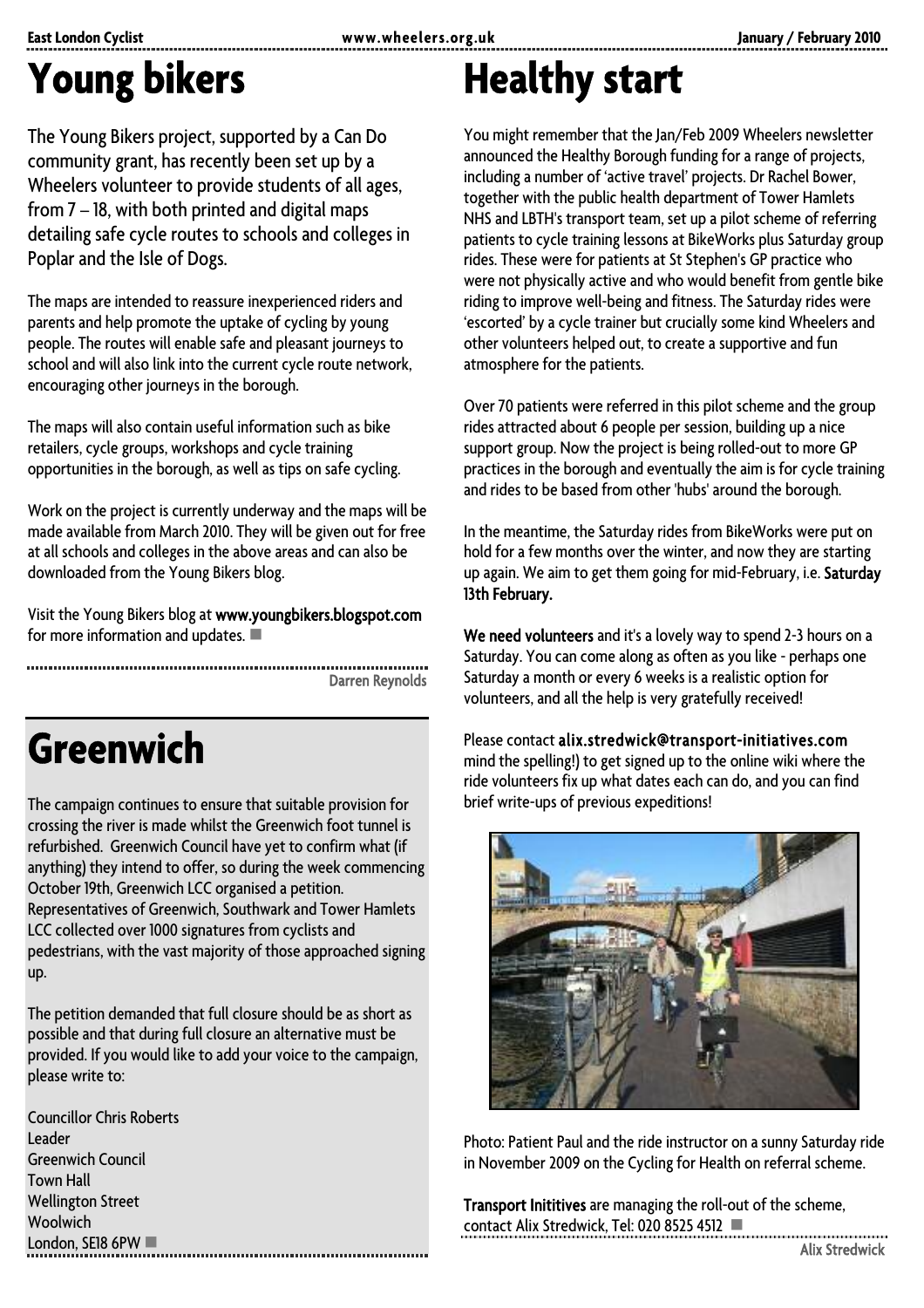# **Safety view**

#### CTC, the national Cyclists' Organisation, has launched a campaign: "STOP SMIDSY" "Sorry mate, I didn't see you!"

Because sometimes sorry just isn't enough.

Stop SMIDSY aims to address the far too common attitude that simply saying 'Sorry Mate, I Didn't See You' somehow erases an act of bad driving. This is not true and it must be stopped.



You can get involved by visiting the Stop SMIDSY website and logging your experiences of bad driving. You can report crashes, near misses and incidents that you have witnessed.

#### Why?

The police, prosecutors and the courts all contribute to protecting us from criminal behaviour on the roads. Much of the time, they are effective and many bad drivers are prosecuted and receive the appropriate penalties. Yet, unfortunately some bad drivers go unpunished due to what CTC perceives as occasional failings of these institutions. This can send out the message that driving inconsiderate ly or in a way that puts others at risk is acceptable.

Most of us have experienced bad driving. By creating a place to collect and share these stories, we will create the political will to change how the institutions of our society deal with bad driving.  $\blacksquare$ 

Get involved! Visit: www.stop-smidsy.org.uk

LCC 's plan for 'safer lorries' can be found at: www.lcc.org.uk/index.asp?PageID=1514.

The campaign includes lobbying for European regulation that would improve drivers' mirrors to be implemented without delay and training drivers in cycle-awareness.

Sadly a cyclist was killed in Tower Hamlets on in September last year at the junction of Whitechapel Road and Vallance Road. Chrystelle Brown was on her way to work as a fitness instructor in Canary Wharf from her home in Hackney when a lorry struck her.



Jenny Hawes, Chrystelle's cousin, writes: "She was a beautiful, energetic girl with so much love and warmth to offer. It's a travesty. In terms of the accident - she died on a dry road, in day light, wearing a helmet. The realignment of the two roads has been identified by multiple safety studies as the best way to improve safety at this black spot, however the cost of the scheme is under threat due the TfL's shrinking budget - in my opinion this scheme is not something we can afford to cut back on more lives will be lost."

#### We are supporting Jenny's campaign for change, and for improvements to the layout of the junction.

Sign the petition at: www.gopetition.co.uk/petitions/save-cyclists-lives.html

Chrystelle's death adds to the worrying number of cyclists killed in collisions with larger vehicles. There were 10 fatalities in London in 2009, of which eight involved LGVs and seven of those victims were women. This is the highest number of cyclists killed since 2000.

The onus to be safe on the streets of London is placed on the vulnerable road user - pedestrians and cyclists. London is the most unsafe place to be in the UK if you are a pedestrian; more teenagers will die from being hit by a vehicle than by being stabbed by another child, and yet little regard is given by the media to that mode of slaughter. From transport policies that allow large vehicles 24-hour access to most of London to a ready acceptance by the CPS not to hold drivers to account, it is a struggle to remember that we are in a city that is being promoted for cycling. If the government is serious in getting people on bikes as an aim for individual health and as a cut in the nation's carbon footprint then there needs to be a substantial change of attitude towards sharing the streets.

What can we do in Tower Hamlets? Circulate the petition; write to your councillor asking that the borough implement cycle  $a$ wareness training for contractors' vehicles.  $\blacksquare$